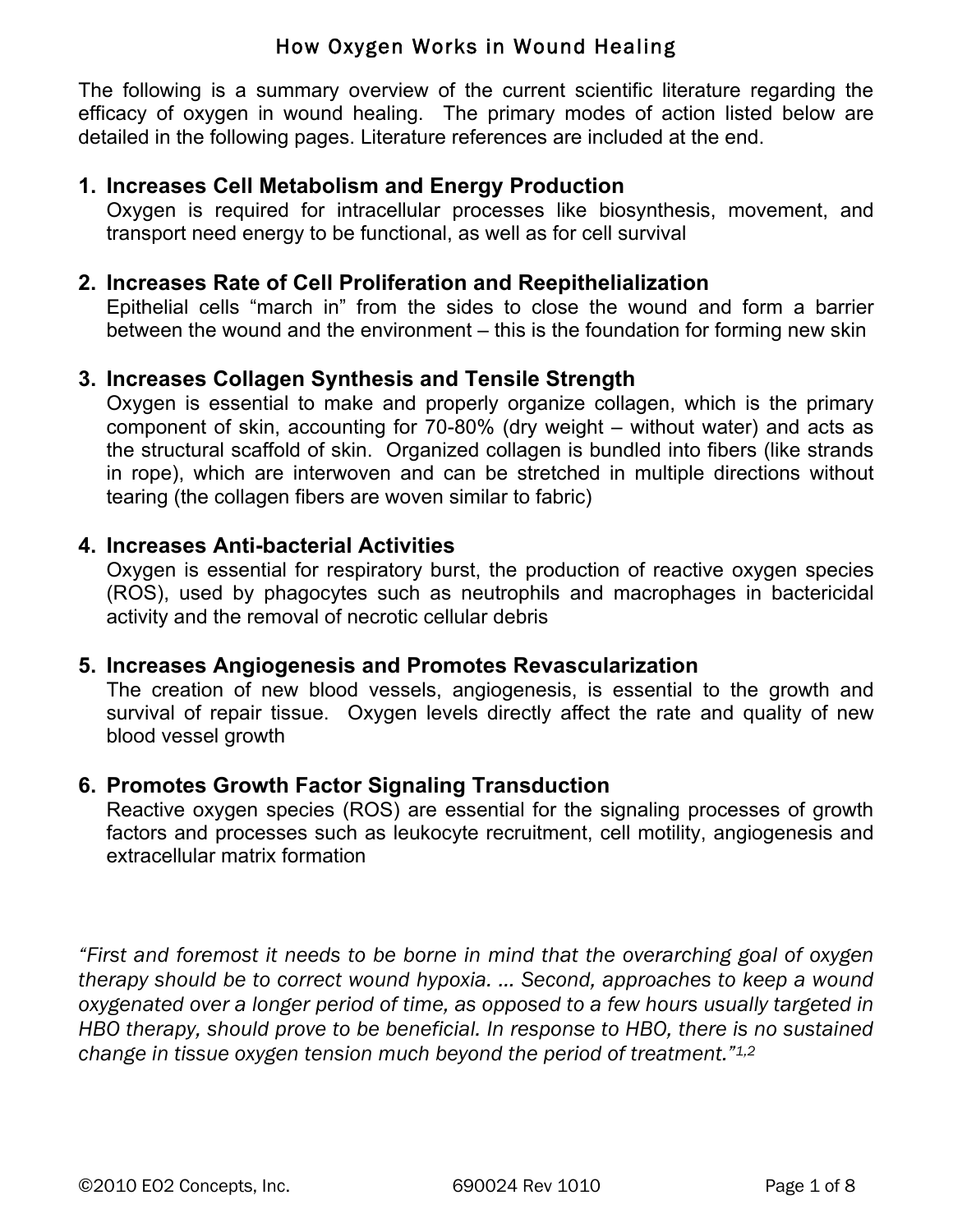# **1. Increases Cell Metabolism and Energy Production**

Oxygen is required for intracellular processes like biosynthesis, movement, and transport need energy to be functional, as well as for cell survival

- Oxygen dependent enzymes include:
	- $\circ$  Adenosine triphosphate (ATP) for chemical energy, which fuels most active cellular processes such as during wound healing. $3$  Increased energy demand of the healing tissue leads to a hypermetabolic state wherein additional energy is generated from oxidative metabolism increasing the oxygen demand of the healing tissue. $4,5,6,7$  ATP thus generated powers tissue repair
	- o NADPH oxygenase for respiratory burst (reactive oxygen species release), the activity of which is critically required to produce the redox signals required for wound healing<sup>8,9,10</sup>
- Aerobic glycolysis, β-oxidation of fatty acids, and the citric acid cycle are tightly attached to the energy acquisition by oxidative phosphorylation and are therefore  $o$ xygen dependent $11$
- If oxygen levels are too low  $\leq 20$  mmHg pO<sub>2</sub>), cells convert to anaerobic metabolism and go into survival mode in which wound healing activities such as mitosis (cell division, and therefore reepithelialization) and collagen production are  $impaired<sup>12,13,14</sup>$
- Prolonged exposure to extremely low oxygen levels, if not alleviated by oxygen, can result in cell death and tissue necrosis due to the inability of the cells to repair the spontaneous decay of cell components (DNA, RNA, proteins) and inability to maintain calcium pumps which require ATP to function<sup>15,16</sup>

### **2. Increases Rate of Cell Proliferation and Reepithelialization**

Epithelial cells "march in" from the sides to close the wound and form a barrier between the wound and the environment – this is the foundation for forming new skin

- The addition of pure oxygen over a diabetic wound has been shown to increase the rate of wound closure, as measured by endothelial gap closure, by as much as 69%, indicating more rapid reepithelialization $17$
- Fibroblast proliferation and protein production have been reported to be optimal at 160 mmHg, i.e. at  $pO<sub>2</sub>$  levels 2-fold to 3-fold higher than those found in healthy tissues<sup>18</sup>, indicating that supplemental oxygen increases the rate of wound repair
- Endothelial progenitor cells (EPCs) are essential in wound healing, but their circulating and wound level numbers are decreased in diabetes. Elevated oxygen levels (hyperoxia) reverse the diabetic defect in EPC mobilization<sup>19</sup>
- EPC mobilization into circulation is triggered by hyperoxia through induction of nitric oxide (NO) with resulting enhancement in ischemic limb perfusion and wound healing<sup>20,21,22</sup>

### **3. Increases Collagen Synthesis and Tensile Strength**

Oxygen is essential to make and properly organize collagen, which is the primary component of skin, accounting for 70-80% (dry weight – without water) and acts as the structural scaffold of skin. Organized collagen is bundled into fibers (like strands in rope), which are interwoven and can be stretched in multiple directions without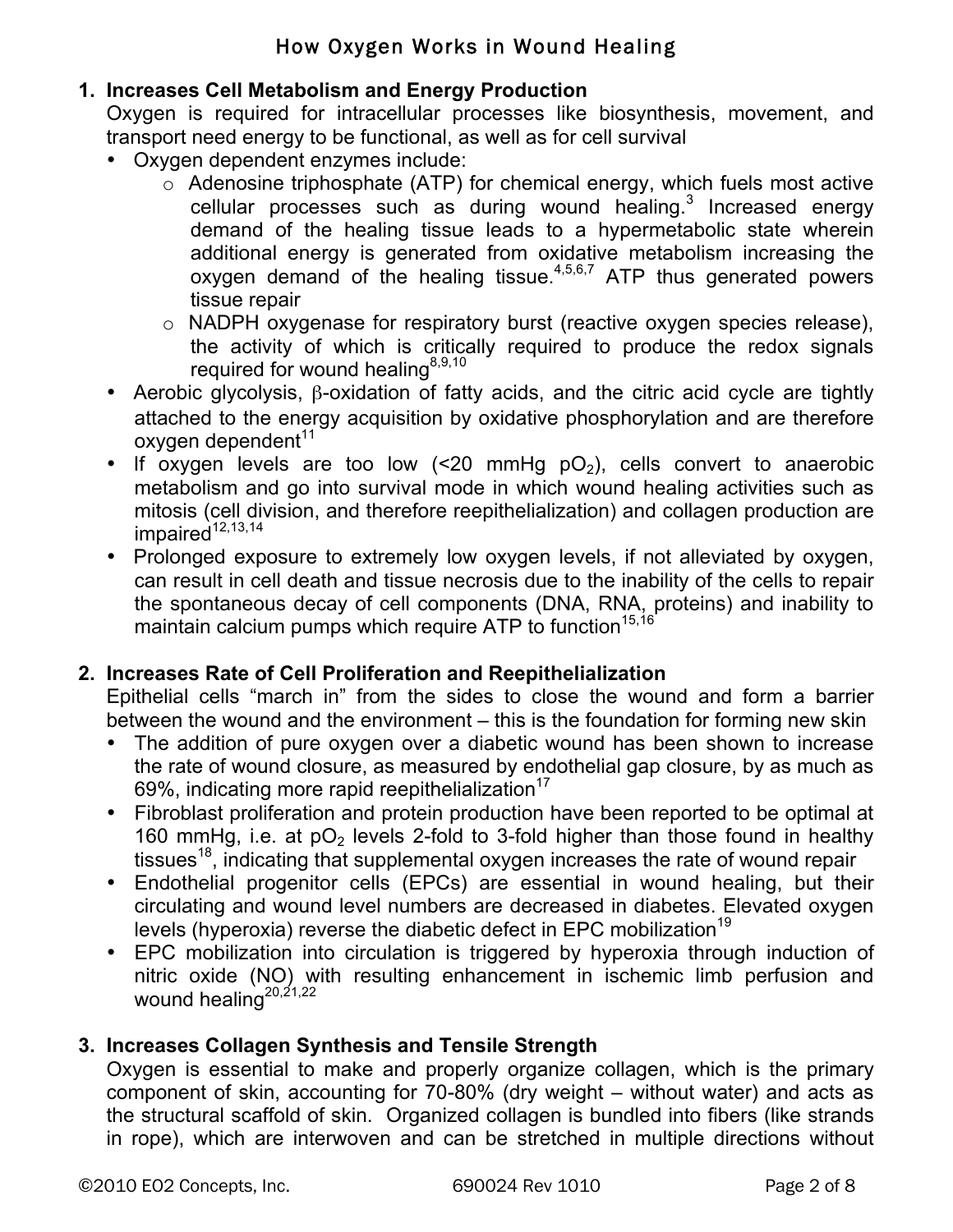tearing (the collagen fibers are woven similar to fabric)

- Oxygen is required for the hydroxylation of proline and lysine in procollagen<sup>23</sup>
- Several posttranslational steps in collagen synthesis are oxygen dependent. The enzymes prolyl hydroxylase, lysyl hydroxylase and lysyl oxidase all require  $oxygen^{24,25,26}$ 
	- o Formation of cross-linked triple-helices via the oxygen-dependent enzyme prolyl hydroxylase and excreted as collagen fibers
	- o Collagen fibers are arranged into linear fibrils via cross-linking by lysyl hydroxylase
	- $\circ$  Linear fibrils are cross-linked by lysyl oxidase a necessary step to achieve the necessary tensile strength for healed wounds
- Higher oxygen concentrations increase the amount of collagen deposition<sup>27</sup> and tensile strength<sup>28,29,30</sup>
- The rate limiting step is the rate of prolyl hydroxylation $25,26$
- The oxygen level required for optimal prolyl hydryoxlase activity is at oxygen levels approaching 250 mmHg, exceeding those present in normal wounds<sup>31,32</sup>
- It has been shown that increasing oxygen above normal physiologic levels enhances collagen synthesis and tensile strength in both animal and human subjects<sup>28,29,30</sup> and can increase the level of collagen organization<sup>17</sup>
- Correction of vasoconstriction and hypoxia can result in a 10-fold increase in collagen deposition in wound repair<sup>27,29,33,34</sup>

### **4. Increases Anti-bacterial Activities**

Oxygen is essential for respiratory burst, the production of reactive oxygen species (ROS), used by phagocytes such as neutrophils and macrophages in bactericidal activity and the removal of necrotic cellular debris

- NADPH (nicotinamide adenine dinucleotide phosphate) oxidase, also known as leukocyte oxidase, supports macrophage survival (delay of apoptosis) $35$  and enables dead cell cleansing by phagocytosis<sup>36</sup>
- NADPH oxidase in wound phagocytes, such as neutrophils and macrophages, produces superoxides (O<sub>2</sub> and H<sub>2</sub>O<sub>2</sub>) for bactericidal activities<sup>37</sup> – in fact, ~98% of oxygen consumed by these cells is used to produce reactive oxygen species (ROS) during phagocytosis<sup>38</sup>
- Leukocyte activity (production of ROS and hence oxidative killing) is directly proportional to local oxygen concentration<sup>39</sup>
- Optimal ROS production is seen at oxygen levels of greater than 300 mmHg<sup>38</sup>, levels which can only be achieved with supplemental oxygen $40$
- At the wound site, ROS are generated by almost all wound-related cells<sup>24</sup>
- The efficacy of supplemental oxygen has been shown to be similar to antibiotic administration and has additive effects when used together<sup>41,42</sup>

### **5. Increases Angiogenesis and Promotes Revascularization**

The creation of new blood vessels, angiogenesis, is essential to the growth and survival of repair tissue. Oxygen levels directly affect the rate and quality of new blood vessel growth

• Sufficient oxygen levels are required for correct collagen synthesis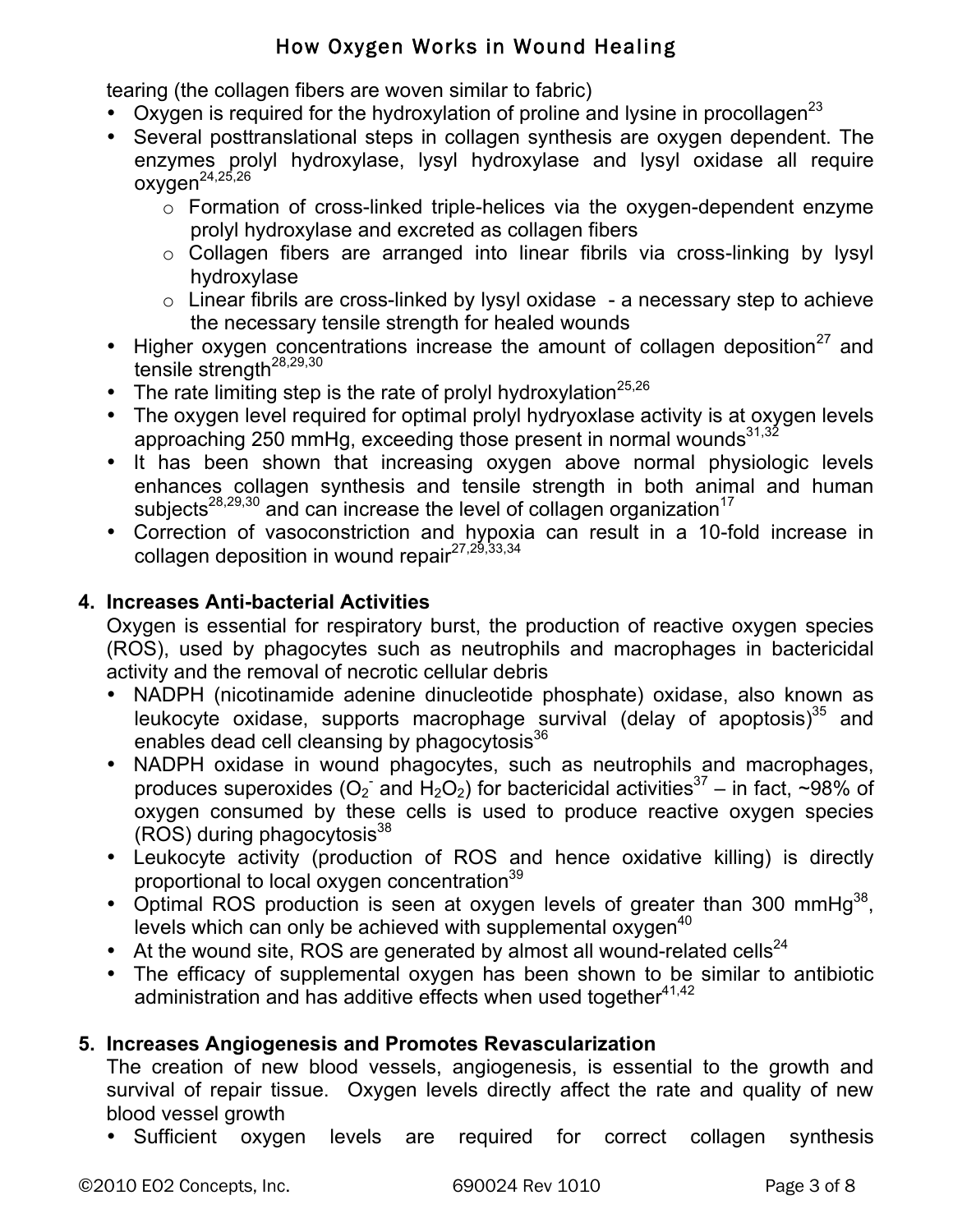(posttranslational hydroxylation) $43$ , without which the new capillary tubes assemble poorly and remain fragile<sup>44,45,46</sup>

- Supplemental oxygen accelerates blood vessel growth $47$
- Moderate hyperoxia increases the appearance of new blood vessels in wounds<sup>48</sup>
- The rate of angiogenesis is directly proportional to oxygen levels in injured tissues and rates of collagen deposition increase proportionally with oxygen levels to more than 250 mmH $q^{45}$
- Conversely, hypoxic wounds deposit collagen poorly and become infected easily $^{23,27}$

# **6. Promotes Growth Factor Signaling Transduction**

Reactive oxygen species (ROS) are essential for the signaling processes of growth factors and processes such as leukocyte recruitment, cell motility, angiogenesis and extracellular matrix formation

- Signal transduction of growth factors happens through ROS<sup>49</sup>
- ROS such as hydrogen peroxide  $(H_2O_2)$  increase vascular endothelial growth factor (VEGF) production in macrophages and keratinocytes<sup>50,51</sup>
- VEGF is a major long-term angiogenic stimulus at the wound site
	- o oxygen treatment induces VEGF mRNA levels in endothelial cells and  $macrophaaes<sup>52,53,54</sup>$
	- $\circ$  oxygen treatment increases VEGF121/165 protein expression in wounds<sup>55</sup> and facilitates the release of VEGF165 from cell-associated stores $56$
- Platelet-derived growth factor (PDGF) requires ROS in its role to regulate cell growth and division<sup>57</sup>, and PDGF plays a significant role in blood vessel formation  $(anqioqeness)<sup>24</sup>$
- ROS has effects on other processes such as cytokine action, cell motility and extracellular matrix formation<sup>8</sup>
- Conversely, tissue hypoxia will limit redox signaling and disable the function of several growth factors (e.g., PDGF, VEGF, keratinocyte growth factor, insulin-like growth factor, transforming growth factor-a) and numerous molecular mechanisms (e.g., leukocyte recruitment, cell motility, integrin function), which rely on redox signaling<sup>10,58,59</sup>

NOTES:

- Some sections of the above text with citations are directly extracted from the referenced literature without quotations.
- Recommended summary articles on oxygen in wound care include articles by Sen<sup>1</sup>, Tandara and Mustoe<sup>11</sup>, and Gordillo and Sen<sup>24</sup>.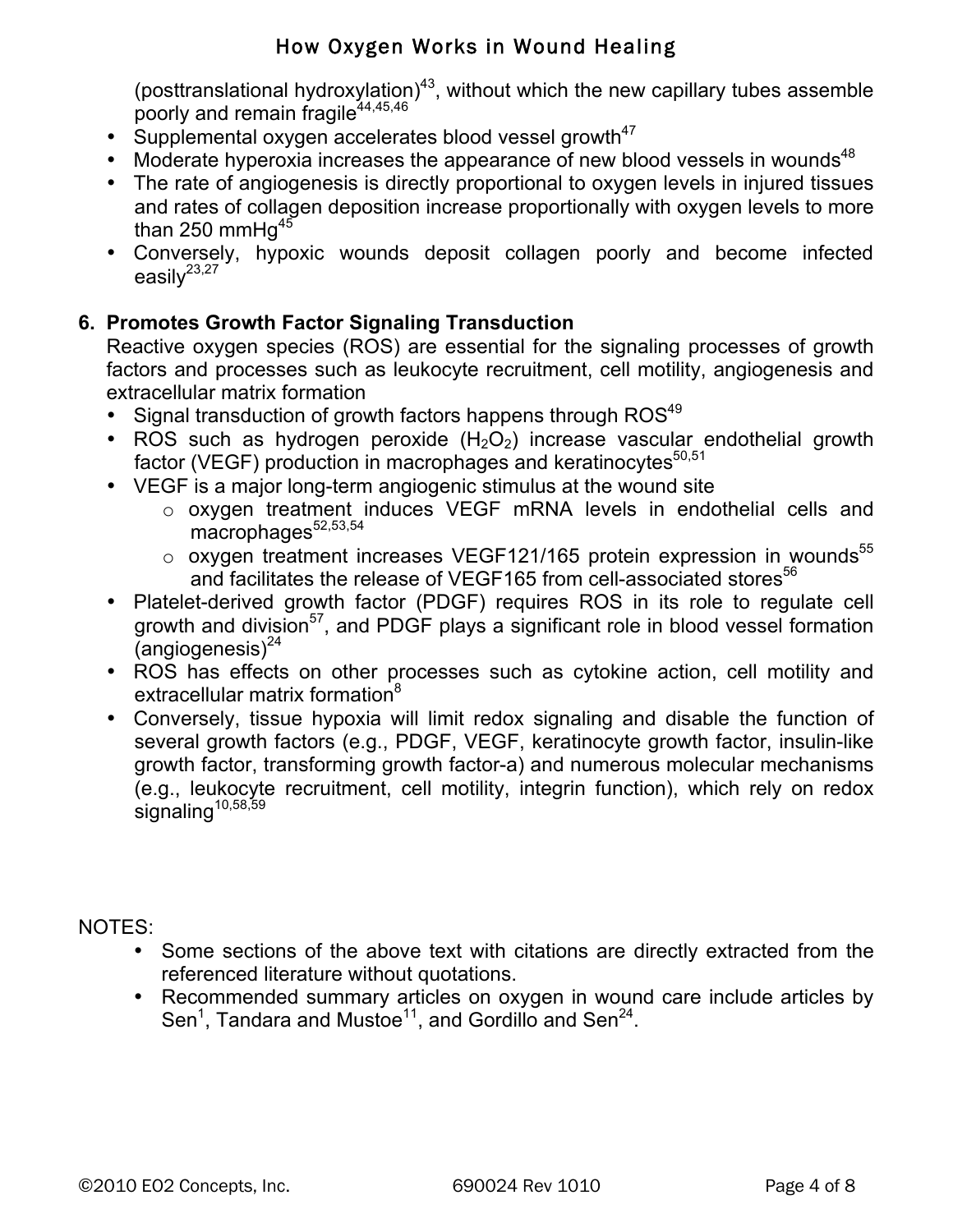### **REFERENCES**

- 1. Sen CK. Wound Healing Essentials: Let There Be Oxygen. Wound Rep Reg 2009; 17: 1–18.
- 2. Siddiqui A, Davidson JD, Mustoe TA. Ischemic tissue oxygen capacitance after hyperbaric oxygen therapy: a new physiologic concept. Plast Reconstr Surg 1997; 99: 148–155.
- 3. Ichioka S, Ando T, Shibata M, Sekiya N, Nakatsuka T. Oxygen consumption of keloids and hypertrophic scars. Ann Plast Surg 2008; 60: 194–197.
- 4. Gupta A, Raghubir R. Energy metabolism in the granulation tissue of diabetic rats during cutaneous wound healing. Mol Cell Biochem 2005; 270: 71–77.
- 5. Hohn DC, Ponce B, Burton RW, Hunt TK. Antimicrobial systems of the surgical wound. I. A comparison of oxidative metabolism and microbicidal capacity of phagocytes from wounds and from peripheral blood. Am J Surg 1977; 133: 597– 600.
- 6. Matsuda T, Clark N, Hariyani GD, Bryant RS, Hanumadass ML, Kagan RJ. The effect of burn wound size on resting energy expenditure. J Trauma 1987; 27: 115– 118.
- 7. Im MJ, Hoopes JE. Energy metabolism in healing skin wounds. J Surg Res 1970; 10: 459–464.
- 8. Sen CK. The general case for redox control of wound repair. Wound Repair Regen 2003; 11: 431–438.
- 9. Roy S, Khanna S, Nallu K, Hunt TK, Sen CK. Dermal wound healing is subject to redox control. Mol Ther 2006; 13: 211–220.
- 10. Sen CK, Roy S. Redox signals in wound healing. Biochim Biophys Acta 2008; 1780: 1348–1361.
- 11. Tandara AA, Mustoe TA. Oxygen in Wound Healing More Than a Nutrient. World J Surg 2004; 28: 294–300.
- 12. LaVan FB, Hunt TK. Oxygen and wound healing. Clin Plast Surg 1990; 17: 463- 472.
- 13. Hess CL, Howard MA, Attinger CE. A review of mechanical adjuncts in wound healing: hydrotherapy, ultrasound, negative pressure therapy, hyperbaric oxygen, and electrostimulation. Ann Plast Surg 2003; 51: 210-218.
- 14. Hunt TK. Basic principles of wound healing. J Trauma 1990; 30: S122-S128.
- 15. Milton SL, Prentice HM. Beyond anoxia: The physiology of metabolic downregulation and recovery in the anoxia-tolerant turtle. Comparative Biochemistry and Physiology, Part A 2007; 147: 277–290.
- 16. Stys PK, Ransom BR, Waxman SG, Davis PK. Role of extracellular calcium in anoxic injury of mammalian central white matter. Proc Natl Acad Sci 1990; 87: 4212-4216.
- 17. Asmis R, Qiao M, Zhao Q. Low-Flow Oxygenation of Full-Excisional Skin Wounds on Diabetic Mice Improves Wound Healing by Accelerating Wound Closure and Reepithelialization. Int Wound J 2010 ; 7: 349-357.
- 18. Pandit AS, Faldman DS. Effect of oxygen treatment and dressing oxygen permeability on wound healing. Wound Repair Regen 1994; 2: 130-137.
- 19. Gallagher KA, Liu ZJ, Xiao M, Chen H, Goldstein LJ, Buerk DG, Nedeau A, Thom SR, Velazquez OC. Diabetic impairments in NO-mediated endothelial progenitor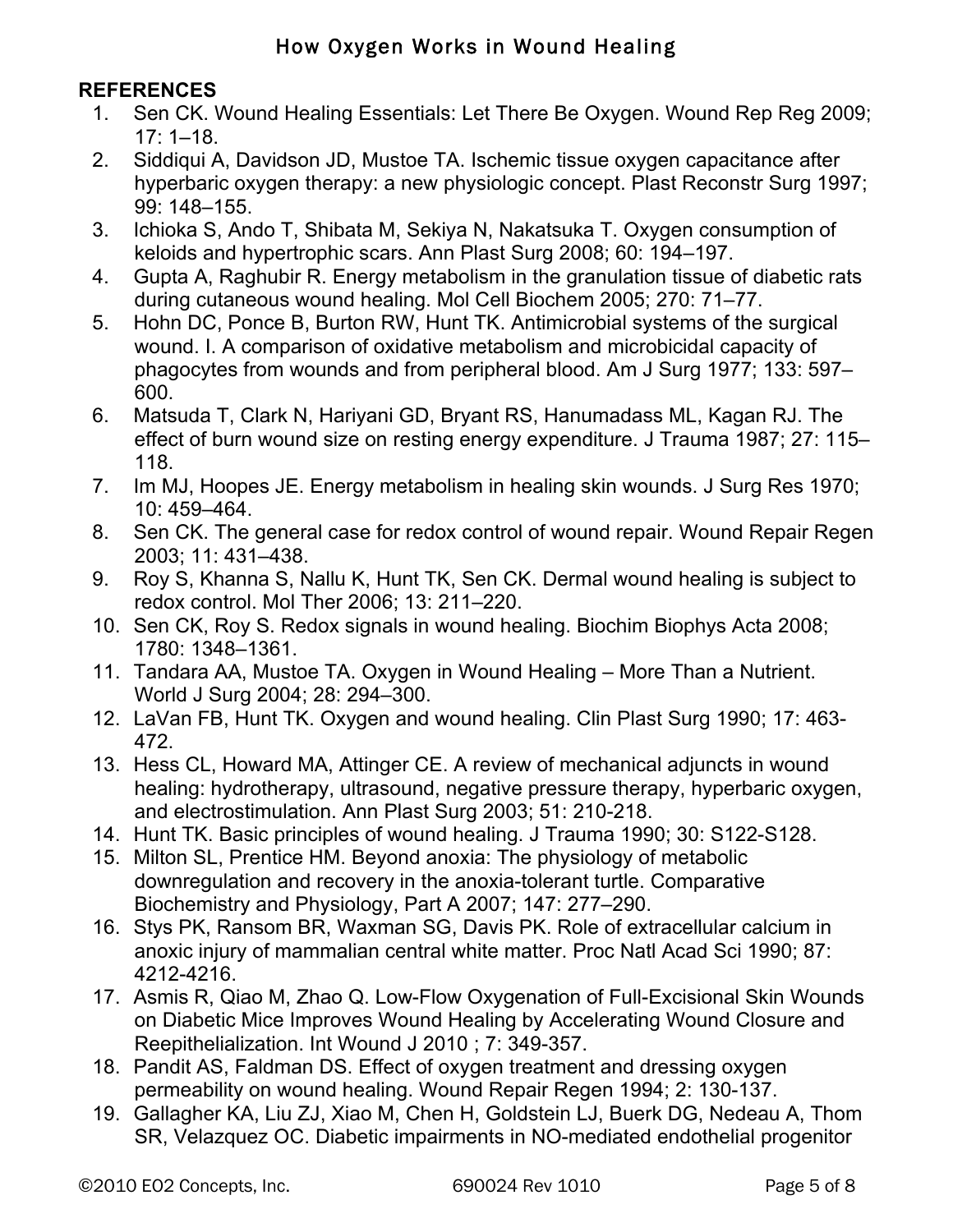cell mobilization and homing are reversed by hyperoxia and SDF-1 alpha. J Clin Invest 2007; 117: 1249–1259.

- 20. Goldstein LJ, Gallagher KA, Bauer SM, Bauer RJ, Baireddy V, Liu ZJ, Buerk DG, Thom SR, Velazquez OC. Endothelial progenitor cell release into circulation is triggered by hyperoxia-induced increases in bone marrow nitric oxide. Stem Cells 2006; 24: 2309–2318.
- 21. Gallagher KA, Goldstein LJ, Thom SR, Velazquez OC. Hyperbaric oxygen and bone marrow-derived endothelial progenitor cells in diabetic wound healing. Vascular 2006; 14: 328–337.
- 22. Thom SR, Bhopale VM, Velazquez OC, Goldstein LJ, Thom LH, Buerk DG. Stem cell mobilization by hyperbaric oxygen. Am J Physiol Heart Circ Physiol 2006; 290: H1378–H1386.
- 23. Hunt TK, Zederfeldt B, Goldstick TK. Oxygen and healing. Am J Surg 1969; 118: 521–525.
- 24. Gordillo GM, Sen CK. Revisiting the Essential Role of Oxygen in Wound Healing. Amer J Surg 2003; 186: 259–263.
- 25. Prockop D, Kivirikko K, Tuderman L, Guzman N. The biosynthesis of collagen and its disorders (part 1). N Engl J Med 1979; 301: 13–23.
- 26. Prockop D, Kivirikko K, Tuderman L, Guzman N. The biosynthesis of collagen and its disorder (part 2). N Engl J Med 1979; 301: 77–85.
- 27. Jonsson K, Jensen J, Goodson W, Scheuenstuhl H, West J, Hopf H, Hunt T. Tissue oxygenation, anemia, and perfusion in relation to wound healing in surgical patients. Ann Surg 1991; 214: 605–613.
- 28. Niinikoski J. Effect of oxygen supply on wound healing and formation of experimental granulation tissue. Acta Physiol Scand 1970; 78: 1–72.
- 29. Hunt T, Pai M. The effect of varying ambient oxygen tensions on wound metabolism and collagen synthesis. Surg Gynecol Obstet 1972; 135: 561–567.
- 30. Stephens F, Hunt T. Effect of changes in inspired oxygen and carbon dioxide tensions on wound tensile strength. Ann Surg 1971; 173: 515.
- 31. Hutton J, Tappel A, Undenfried S. Cofactor and substrate requirements of collagen proline hydroxylase. Arch Biochem Biophys 1967; 118: 231–240.
- 32. Myllyla R, Tuderman L, Kivirikko K. Mechanism of the prolyl hydroxlase reaction. 2. Kinetic analysis of the reaction sequence. Eur J Biochem 1977; 80: 349–357.
- 33. Hopf H, Hunt T, West J, et al. Wound tissue oxygen tension predicts the risk of wound infection in surgical patients. Arch Surg 1997; 132: 997–1004.
- 34. Hartmann M, Jonsson K, Zederfeldt B. Effect of tissue perfusion and oxygenation on accumulation of collagen in healing wounds. Randomized study in patients after major abdominal operations. Eur J Surg 1992; 158: 521–526.
- 35. Wang Y, Zeigler MM, Lam GK, Hunter MG, Eubank TD, Khramtsov VV, Tridandapani S, Sen CK, Marsh CB. The role of the NADPH oxidase complex, p38 MAPK, and Akt in regulating human monocyte/macrophage survival. Am J Respir Cell Mol Biol 2007; 36: 68–77.
- 36. Brown JR, Goldblatt D, Buddle J, Morton L, Thrasher AJ. Diminished production of anti-inflammatory mediators during neutrophil apoptosis and macrophage phagocytosis in chronic granulomatous disease (CGD). J Leukoc Biol 2003; 73: 591–599.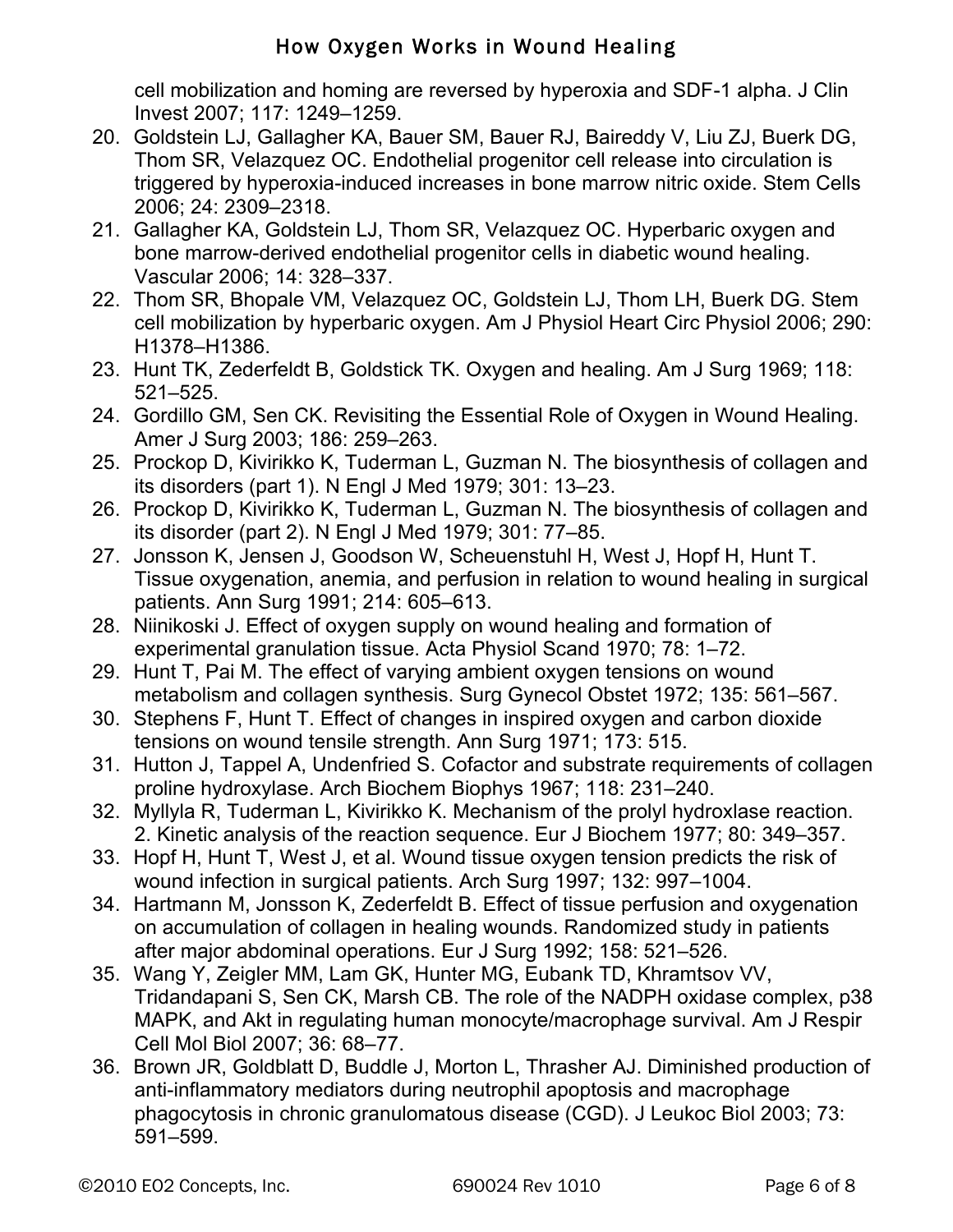- 37. Babior BM. Oxygen-dependent microbial killing by phagocytes (first of two parts). N Engl J Med 1978; 298: 659–668.
- 38. Allen DB, Maguire JJ, Mahdavian M, Wicke C, Marcocci L, Scheuenstuhl H, Chang M, Le AX, Hopf HW, Hunt TK. Wound hypoxia and acidosis limit neutrophil bacterial killing mechanisms. Arch Surg 1997; 132: 991–996.
- 39. Rabkin JM, Hunt TK. Infection and oxygen. In Davis JC, Hunt TK, editors, Problem Wounds: The Role of Oxygen, New York, Elsevier, 1988: 1–16.
- 40. Wattel F, Mathieu D. Oxygen and wound healing. Bull Acad Natl Med 2005; 189: 853–864.
- 41. Knighton D, Halliday B, Hunt T. Oxygen as an antibiotic: the effect of inspired oxygen on infection. Arch Surg 1984; 119: 199–204.
- 42. Knighton D, Halliday B, Hunt T. Oxygen as an antibiotic. Arch Surg 1986; 121: 191–195.
- 43. Mussini E, Hutton JJ, Jr. Udenfriend S. Collagen proline hydroxylase in wound healing, granuloma formation, scurvy, and growth. Science 1967; 157: 927–929.
- 44. Berthod F, Germain L, Tremblay N, Auger FA. Extracellular matrix deposition by fibroblasts is necessary to promote capillary-like tube formation in vitro. J Cell Physiol 2006; 207: 491–498.
- 45. Hopf HW, Gibson JJ, Angeles AP, Constant JS, Feng JJ, Rollins MD, Zamirul Hussain M, Hunt TK. Hyperoxia and angiogenesis. Wound Repair Regen 2005; 13: 558–564.
- 46. Hunt TK, Aslam RS, Beckert S, Wagner S, Ghani QP, Hussain MZ, Roy S, Sen CK. Aerobically derived lactate stimulates revascularization and tissue repair via redox mechanisms. Antioxid Redox Signal 2007; 9: 1115–1124.
- 47. Knighton D, Silver I, Hunt T. Regulation of wound healing and angiogenesis effect of oxygen gradients and inspired oxygen concentrations. Surgery 1981; 90: 262–270.
- 48. Sheikh AY, Rollins MD, Hopf HW, Hunt TK. Hyperoxia improves microvascular perfusion in a murine wound model. Wound Repair Regen 2005; 13: 303–308.
- 49. Sundaresan M, Yu ZX, Ferrans VJ, et al. Regulation of reactive oxygen species generation in fibroblasts by Rac1. Biochem J 1996; 318: 379–382.
- 50. Sen CK, Khanna S, Babior BM, et al. Oxidant-induced vascular endothelial growth factor expression in human keratinocytes and cutaneous wound healing. J Biol Chem 2002; 277: 33284–33290.
- 51. Cho M, Hunt TK, Hussain MZ. Hydrogen peroxide stimulates macrophage vascular endothelial growth factor release. Am J Physiol Heart Circ Physiol 2001; 280: H2357–H2363.
- 52. Maniscalco WM, Watkins RH, Finkelstein JN, Campbell MH. Vascular endothelial growth factor mRNA increases in alveolar epithelial cells during recovery from oxygen injury. Am J Respir Cell Mol Biol 1995; 13: 377–386.
- 53. Deaton P, McKellar C, Culbreth R, et al. Hyperoxia stimulates interleukin-8 release from alveolar macrophages and U937 cells: attenuation by dexamethasone. Am J Physiol 1994; 267: L187–192.
- 54. Darrington R, Godden D, Park M, et al. The effect of hyperoxia on expression of cytokine mRNA in endothelial cells. Biochem Soc Trans 1997; 25: 2925.
- 55. Sheikh A, Gibson J, Rollins M, et al. Effect of hyperoxia on vascular endothelial